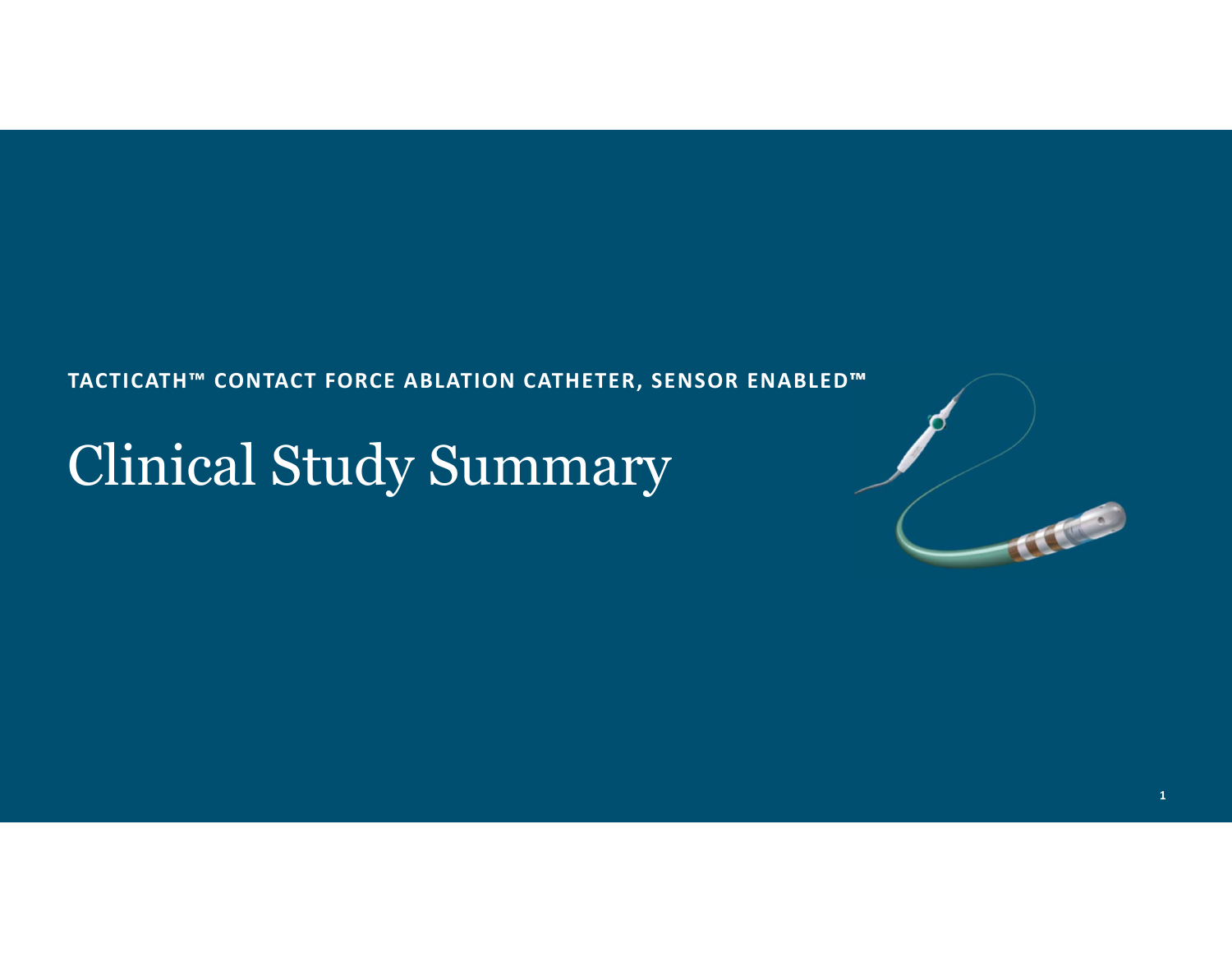# TactiSense IDE**TACTICATH™ CATHETER, SENSOR ENABLED™ SAFETY AND EFFECTIVENESS**

Two clinical studies support TCSE. The TOCCASTAR clinical study conducted for the TactiCath™ Set, which also supports the TactiCath™ Quartz Set. These clinical data are also applicable to the TactiCath™ Contact Force Ablation Catheter, Sensor Enabled™ as mechanical/functional testing and preclinical studies have demonstrated equivalent performance and safety to the TactiCath™ Quartz Contact Force Ablation Catheter. The TactiSense study was conducted to demonstrate the acute safety and effectiveness of ablation with the TactiCath™ Contact Force Ablation Catheter, Sensor Enabled™, for the treatment of drug refractory recurrent symptomatic paroxysmal atrial fibrillation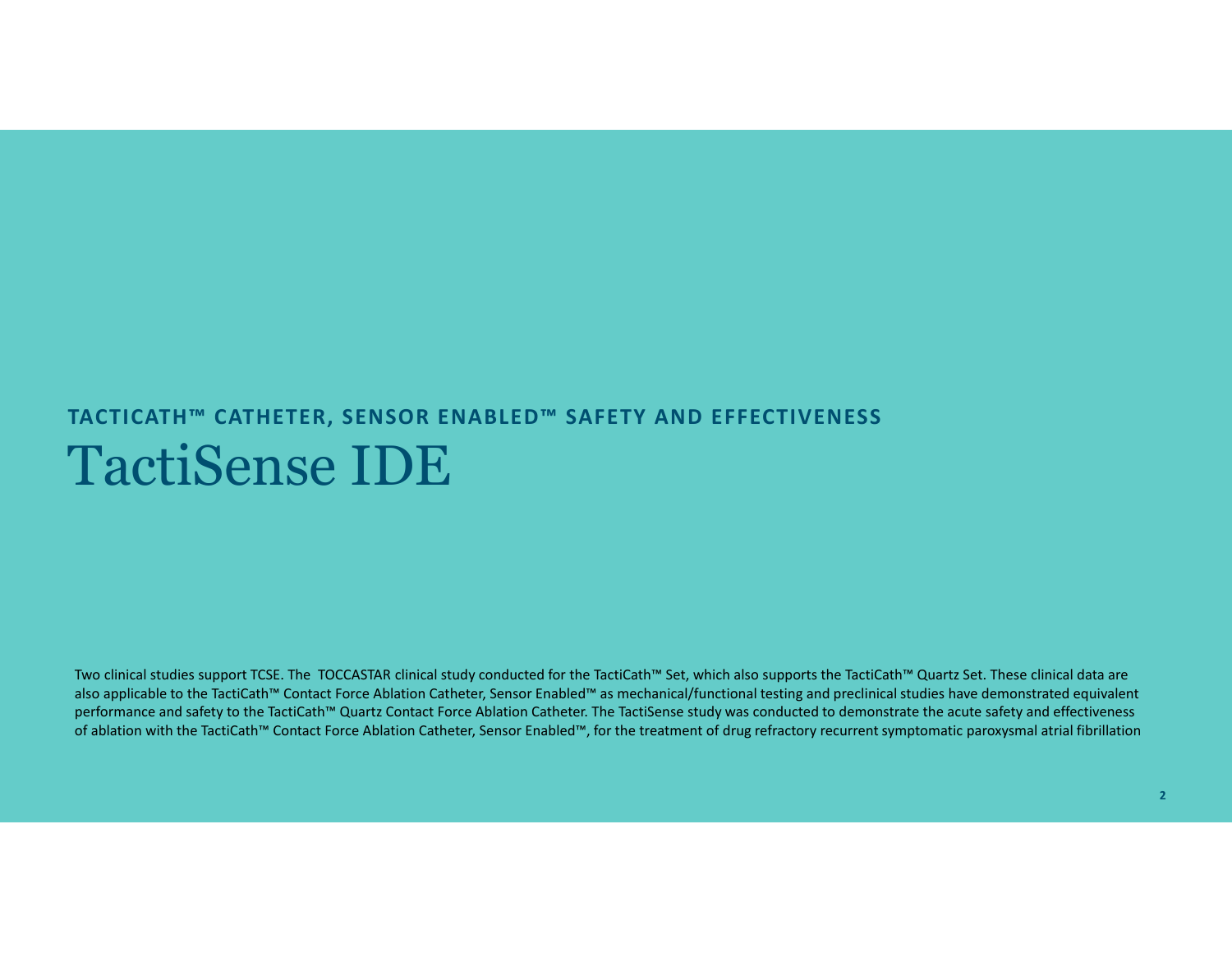### TactiSense IDE study – included in TactiCath™ SE catheter IFU

| Description    | TactiCath™ Contact Force Ablation Catheter, Sensor Enabled™ |                                                                                                                                                                                                                                                                                                                                                                                                                                                                                                                                                                                                                                                                                                                                                                                                                                                                                                                                                                                                                                                                                                                                                                                                                                                                                                                                                                                                                                                                                                                                                                                                                               |
|----------------|-------------------------------------------------------------|-------------------------------------------------------------------------------------------------------------------------------------------------------------------------------------------------------------------------------------------------------------------------------------------------------------------------------------------------------------------------------------------------------------------------------------------------------------------------------------------------------------------------------------------------------------------------------------------------------------------------------------------------------------------------------------------------------------------------------------------------------------------------------------------------------------------------------------------------------------------------------------------------------------------------------------------------------------------------------------------------------------------------------------------------------------------------------------------------------------------------------------------------------------------------------------------------------------------------------------------------------------------------------------------------------------------------------------------------------------------------------------------------------------------------------------------------------------------------------------------------------------------------------------------------------------------------------------------------------------------------------|
|                |                                                             |                                                                                                                                                                                                                                                                                                                                                                                                                                                                                                                                                                                                                                                                                                                                                                                                                                                                                                                                                                                                                                                                                                                                                                                                                                                                                                                                                                                                                                                                                                                                                                                                                               |
|                |                                                             |                                                                                                                                                                                                                                                                                                                                                                                                                                                                                                                                                                                                                                                                                                                                                                                                                                                                                                                                                                                                                                                                                                                                                                                                                                                                                                                                                                                                                                                                                                                                                                                                                               |
| 8.5K           |                                                             | The TactiCalls <sup>ral</sup> Contact Force Ablation Catheter, Sensor Enabled <sup>na</sup> is designed to facilitate electrophysiological mapping of the heart<br>chambers and to transmit radiofrequency (RF) current to the catheter tip electrode for intracantiac abiation purposes. For abiation, the<br>catheter is used in conjunction with a RF generator, an imigation pump, and a dispensive pad (indifferent patch electrode). The                                                                                                                                                                                                                                                                                                                                                                                                                                                                                                                                                                                                                                                                                                                                                                                                                                                                                                                                                                                                                                                                                                                                                                                |
|                | Curve                                                       | Model Number<br>A-TCSE-D                                                                                                                                                                                                                                                                                                                                                                                                                                                                                                                                                                                                                                                                                                                                                                                                                                                                                                                                                                                                                                                                                                                                                                                                                                                                                                                                                                                                                                                                                                                                                                                                      |
|                |                                                             | A-TCSE-F                                                                                                                                                                                                                                                                                                                                                                                                                                                                                                                                                                                                                                                                                                                                                                                                                                                                                                                                                                                                                                                                                                                                                                                                                                                                                                                                                                                                                                                                                                                                                                                                                      |
|                |                                                             | A-TCSE-J                                                                                                                                                                                                                                                                                                                                                                                                                                                                                                                                                                                                                                                                                                                                                                                                                                                                                                                                                                                                                                                                                                                                                                                                                                                                                                                                                                                                                                                                                                                                                                                                                      |
|                | $D - D$                                                     | A-TCSE-DO                                                                                                                                                                                                                                                                                                                                                                                                                                                                                                                                                                                                                                                                                                                                                                                                                                                                                                                                                                                                                                                                                                                                                                                                                                                                                                                                                                                                                                                                                                                                                                                                                     |
|                | F.F                                                         | A-TCSE-FF                                                                                                                                                                                                                                                                                                                                                                                                                                                                                                                                                                                                                                                                                                                                                                                                                                                                                                                                                                                                                                                                                                                                                                                                                                                                                                                                                                                                                                                                                                                                                                                                                     |
| Bi-directional | 1.1                                                         | A-TCSE-JJ                                                                                                                                                                                                                                                                                                                                                                                                                                                                                                                                                                                                                                                                                                                                                                                                                                                                                                                                                                                                                                                                                                                                                                                                                                                                                                                                                                                                                                                                                                                                                                                                                     |
|                | D-F                                                         | A-TOSE-DF                                                                                                                                                                                                                                                                                                                                                                                                                                                                                                                                                                                                                                                                                                                                                                                                                                                                                                                                                                                                                                                                                                                                                                                                                                                                                                                                                                                                                                                                                                                                                                                                                     |
|                | $T-1$                                                       | A-TCSE-FJ                                                                                                                                                                                                                                                                                                                                                                                                                                                                                                                                                                                                                                                                                                                                                                                                                                                                                                                                                                                                                                                                                                                                                                                                                                                                                                                                                                                                                                                                                                                                                                                                                     |
|                | Catheter Type<br>Uni-directional                            | TactiCath <sup>14</sup> Contact Force Ablation Catheter, Sensor Enabled <sup>ter</sup> is compabible with introducers or shealths with a minimum diameter of<br>The TactiCath <sup>na</sup> Contact Force Ablation Catheter, Sensor Enabled <sup>na</sup> features a bi-axial optical force sensor embedded in the distal<br>section of the catheter that transmits contact force information to the TactiSys <sup>tar</sup> Quartz Equipment.<br>The TactiCath <sup>1M</sup> Contact Force Ablation Catheter, Sensor Enabled <sup>1M</sup> is a sterile, single use catheter with a 7.5 F shalt and an 8 F distal<br>section. It is constructed of thermopiastic elastomer material and noble metal electrodes. The catheter has a novel force and magnetic.<br>sensor. It has a fluid lumen connected to open conduits within a 6-hole tip electrode for saline irrigation during the ablation procedure.<br>For both bi-directional and uni-directional catheters, the tip curvature is manipulated by the control mechanism located on the handle at<br>the catheler's proximal end. To adjust the curve of the distal tip on the uni-directional catheter, push or pull the thumb control located on<br>the handle. To adjust the curve of the distal tip on the bi-directional catheter, use the actuator to deflect the catheter in either direction.<br>The catheters are available in eight distal curve configurations listed in the table below. The curve is identified on the catheter label. The<br>device and packaging are not made with natural rubber latex.<br>Table 1. Catheter Curve Configurations<br>o |

to demonstrate the acute safety and effectiveness of ablation with the TactiCath™ Contact Force Ablation Catheter, Sensor Enabled™, for the treatment of drug refractory recurrent symptomatic paroxysmal atrial fibrillation.

Inclusion of the magnetic sensor and the associated functions do not affect ablation therapy or catheter operation because fluoroscopy is still required to confirm device positioning prior to delivery of therapy.

| The TactiCath™ Contact Force Abiation Catheter, Sensor Enabled™ is indicated for use in cardiac electrophysiological mapping and for<br>the treatment of drug refractory recurrent symptomatic paroxysmal atrial fibriliation, when used in conjunction with a compatible RF<br>generator and three-dimensional mapping system. The contract of the state of the state of the state of the state and<br>그 오랜만 정말 그는 그 것 같은 사람이 많았다. 사람은 아이들은 일 사람이 어려워 봐. |  |
|-----------------------------------------------------------------------------------------------------------------------------------------------------------------------------------------------------------------------------------------------------------------------------------------------------------------------------------------------------------------------------------------------------------------------------------------------------------|--|
|                                                                                                                                                                                                                                                                                                                                                                                                                                                           |  |

1. TactiSense IDE study. TactiCath SE IFU #ARTEN600049107 A, Dec 2018.

### **TactiSense IDE**

- • **Prospective, multi‐center, single‐arm clinical trial to demonstrate acute safety and effectiveness of TCSE for treatment of PAF**
- $\bullet$  **Study met primary endpoints**
	- • **Safety**: rate of device or procedure-related primary SAEs within 7 days
	- • **Effectiveness**: acute procedural success, defined as confirmation of entrance block in all pulmonary veins

#### **Study Conclusion**

**The TactiSense IDE results through 30 days demonstrate that the TactiCath™ Contact Force Ablation Catheter, Sensor Enabled™, is safe and effective for the treatment of paroxysmal atrial fibrillation.**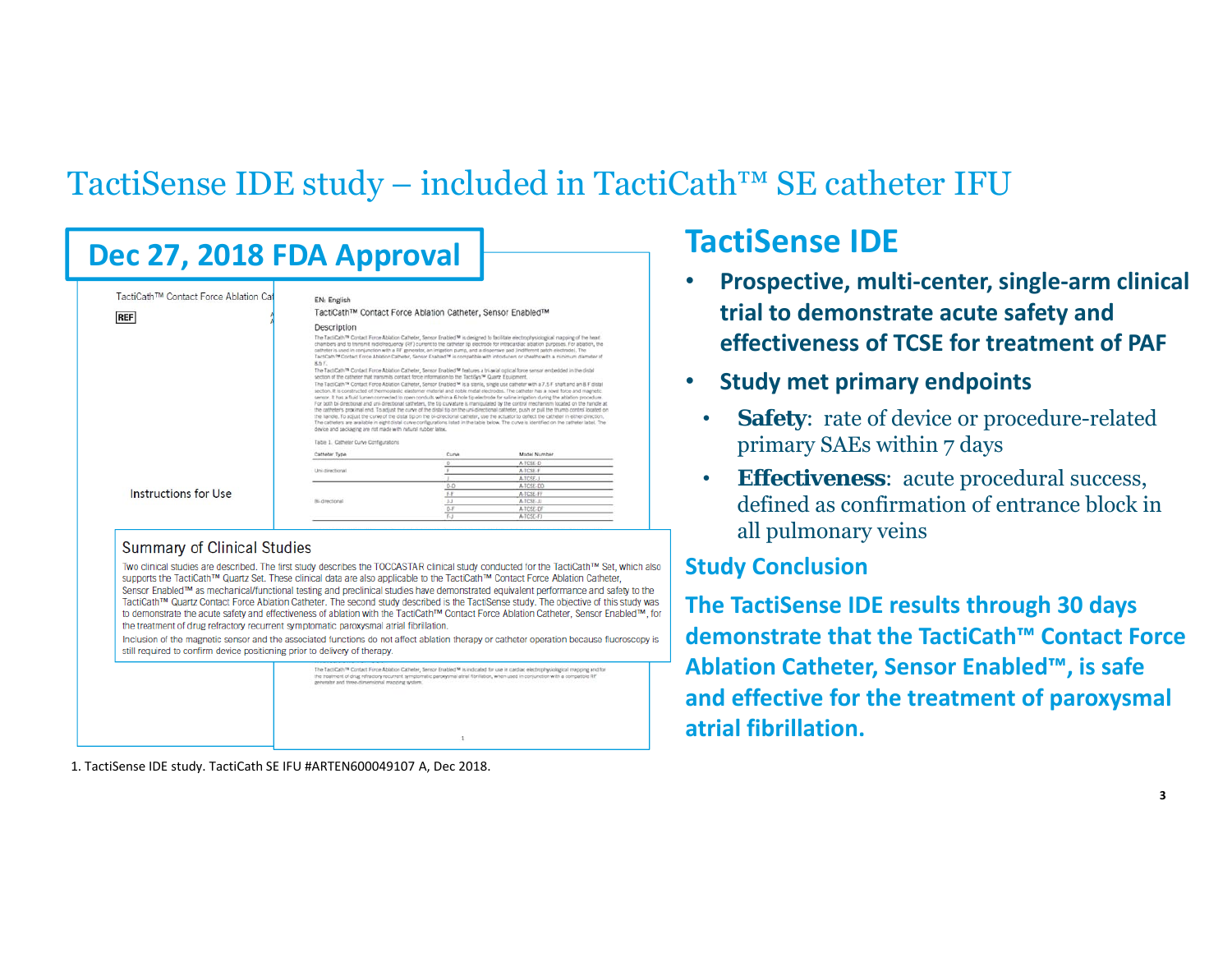### TactiSense IDE trial design

Multi‐Center Acute Safety Trial of TactiCath™ Contact Force Ablation Catheter, Sensor Enabled™ (TactiCath SE) for the Treatment of Drug Refractory Recurrent Symptomatic Paroxysmal Atrial Fibrillation

#### **Objective**

• The objective of this study was to demonstrate the acute safety and effectiveness of ablation with the TactiCath™ Contact Force Ablation Catheter, Sensor Enabled™, for the treatment of drug refractory recurrent symptomatic PAF.

#### **Study Design**

- Prospective, multi-center, single-arm clinical trial to demonstrate the acute safety and effectiveness of the TactiCath™ Contact Force Ablation Catheter, Sensor Enabled™, for the treatment of PAF against a performance goal.
- Sample size: hundred fifty six (156) subjects were enrolled at 19 investigational sites in the US, Europe, and Australia.
- Study duration: 30 days (primary safety), 12 months total follow-up including 3-month blanking period (ongoing)

#### **Sponsor**

- Abbott, St. Paul, MN (formerly St. Jude Medical)
- 1. TactiSense IDE study. TactiCath SE IFU #ARTEN600049107 A, Dec 2018.

#### **Endpoints**

- There are two primary endpoints and ten descriptive endpoints. Results of the primary endpoints and first three descriptive endpoints were analyzed for this primary analysis. The remaining endpoints will be reported after 1-year follow up results are available.
- **Primary Safety**: the rate of primary device or procedure-related serious adverse events (SAEs) occurring within 7 days of the index procedure. Atrial-esophageal fistula, cardiac perforation/tamponade, and pulmonary vein stenosis that occur >7 days post procedure through 30 days also contributed to the primary endpoint. Primary event criteria were prespecified.
- **Primary Effectiveness**: acute procedural success, defined as confirmation of entrance block in all pulmonary veins.
- **Descriptive endpoints**:
	- 1. Ablation data collected during the procedure, including: Power, Temperature, Irrigation flow rate, Contact Force, Procedure time, Total ablation time, Total fluoroscopy time, Total RF application time, Use of AutoMark
	- 2. Proportion of index cases achieving ≥90% lesions with ≥10 g contact force
	- 3. SAEs and adverse events related to the procedure and/or ablation catheter through 30 days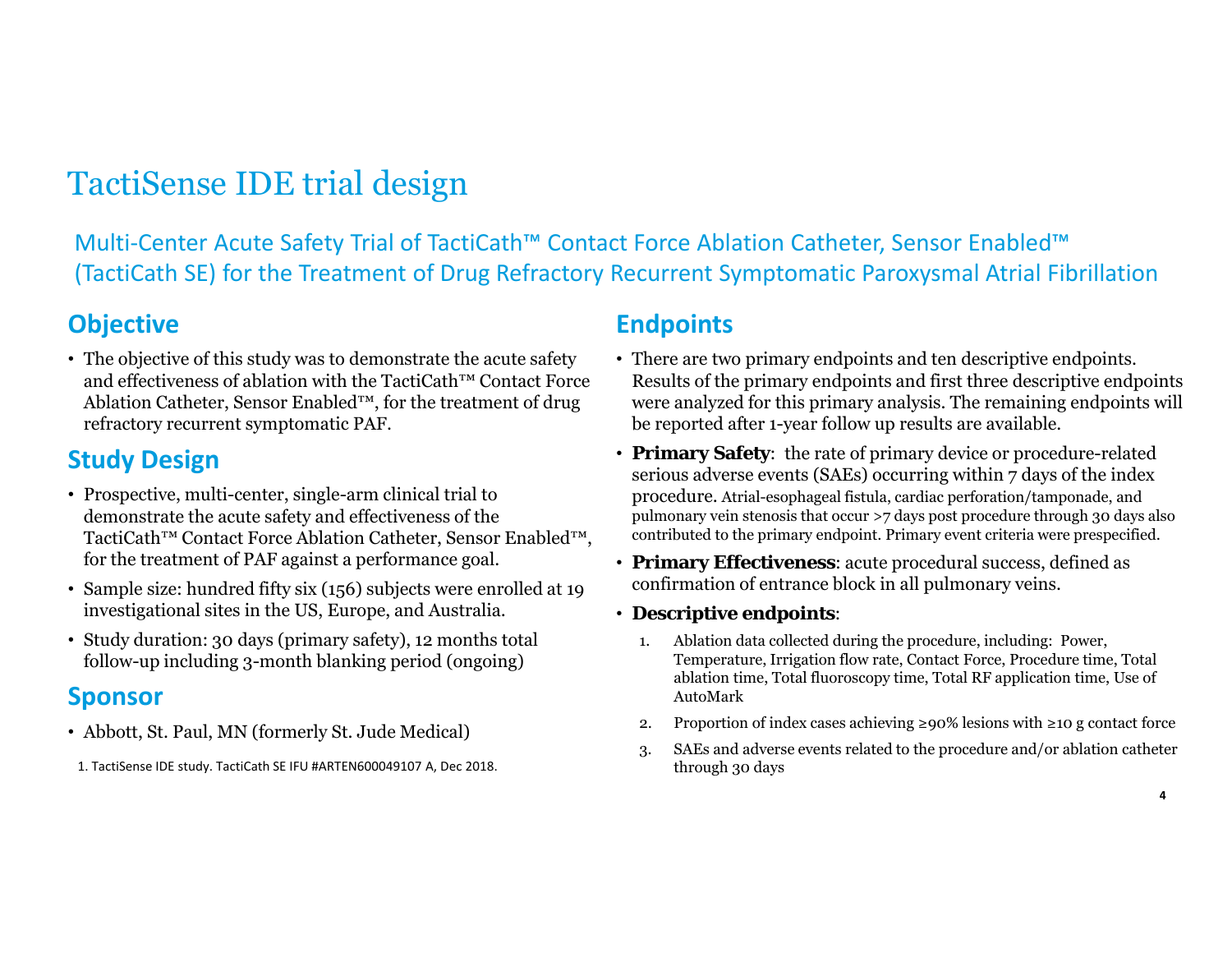### TactiSense IDE primary safety and effectiveness analysis populations

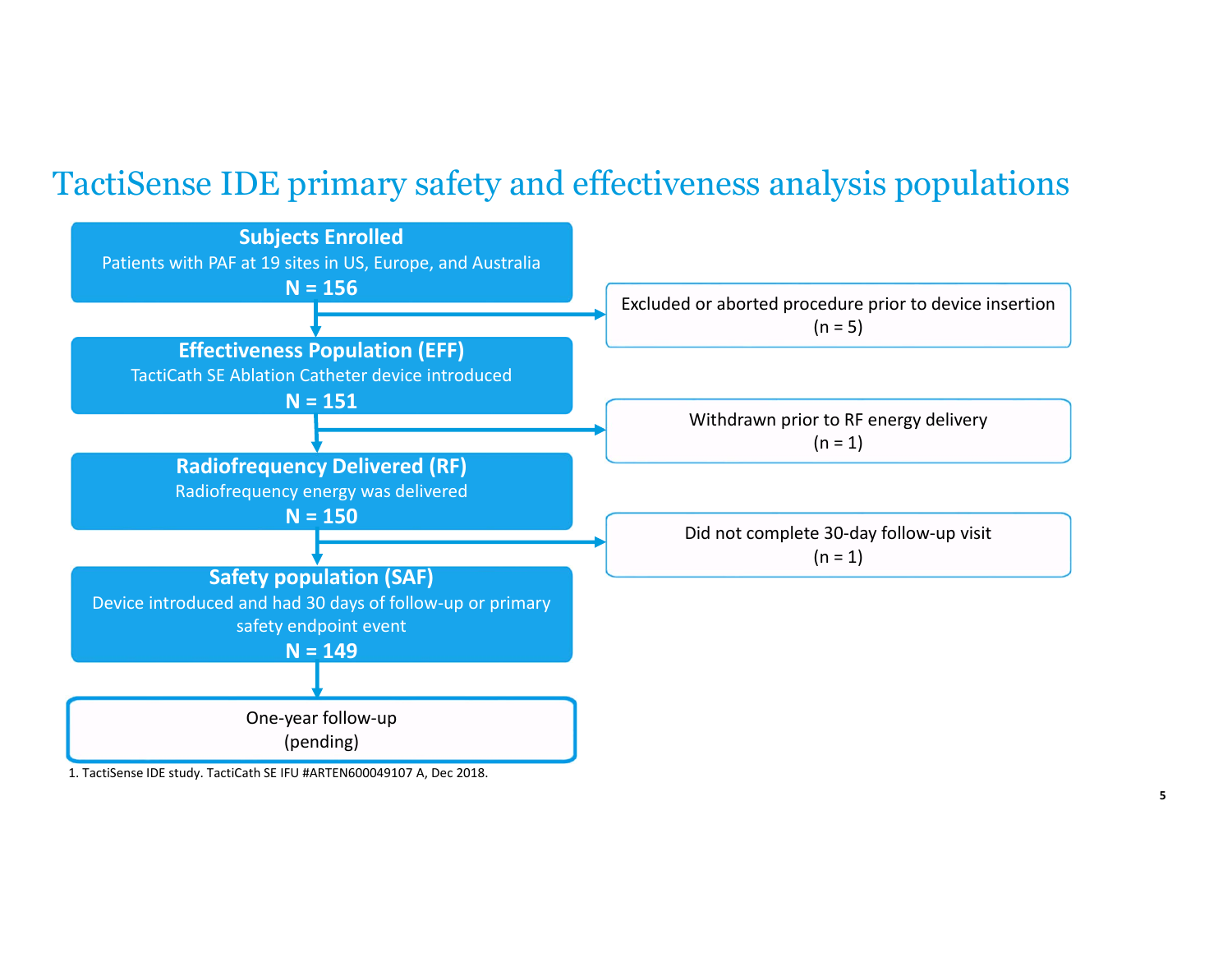### TactiSense met primary safety endpoint

The observed rate of primary safety endpoint events was 4.7% (one-sided 95% upper confidence limit: 8.64%) and was statistically significantly lower than the predetermined performance goal of 16.2% (p<0.0001) for the TactiCath™ Ablation Catheter, Sensor Enabled™



**PRIMARY SAFETY ENDPOINT ANALYSIS (TactiCath™ Ablation Catheter, Sensor Enabled™)**

| <b>PRIMARY SAFETY ENDPOINT</b><br>(SAF population)                                                              | <b>TactiCath SE</b><br>$(N = 149)$ | <b>Upper</b><br><b>One-Sided</b><br><b>95% CL</b> | <b>Performance</b><br>Goal <sup>1</sup> | P-Value <sup>2</sup> |
|-----------------------------------------------------------------------------------------------------------------|------------------------------------|---------------------------------------------------|-----------------------------------------|----------------------|
| <b>Subject experienced primary</b><br>safety endpoint event (Device or<br><b>Procedure-related primary SAE)</b> | 7(4.7%)                            | (8.64%)                                           | 16.2%                                   | < 0.0001             |

16.12%1 One-sided upper 95% confidence limit by Clopper Pearson Method.

<sup>2</sup> One-sided p-value by using Binomial Exact Test against the performance goal of 16.2%, to be compared with one-sided significance level of 0.05.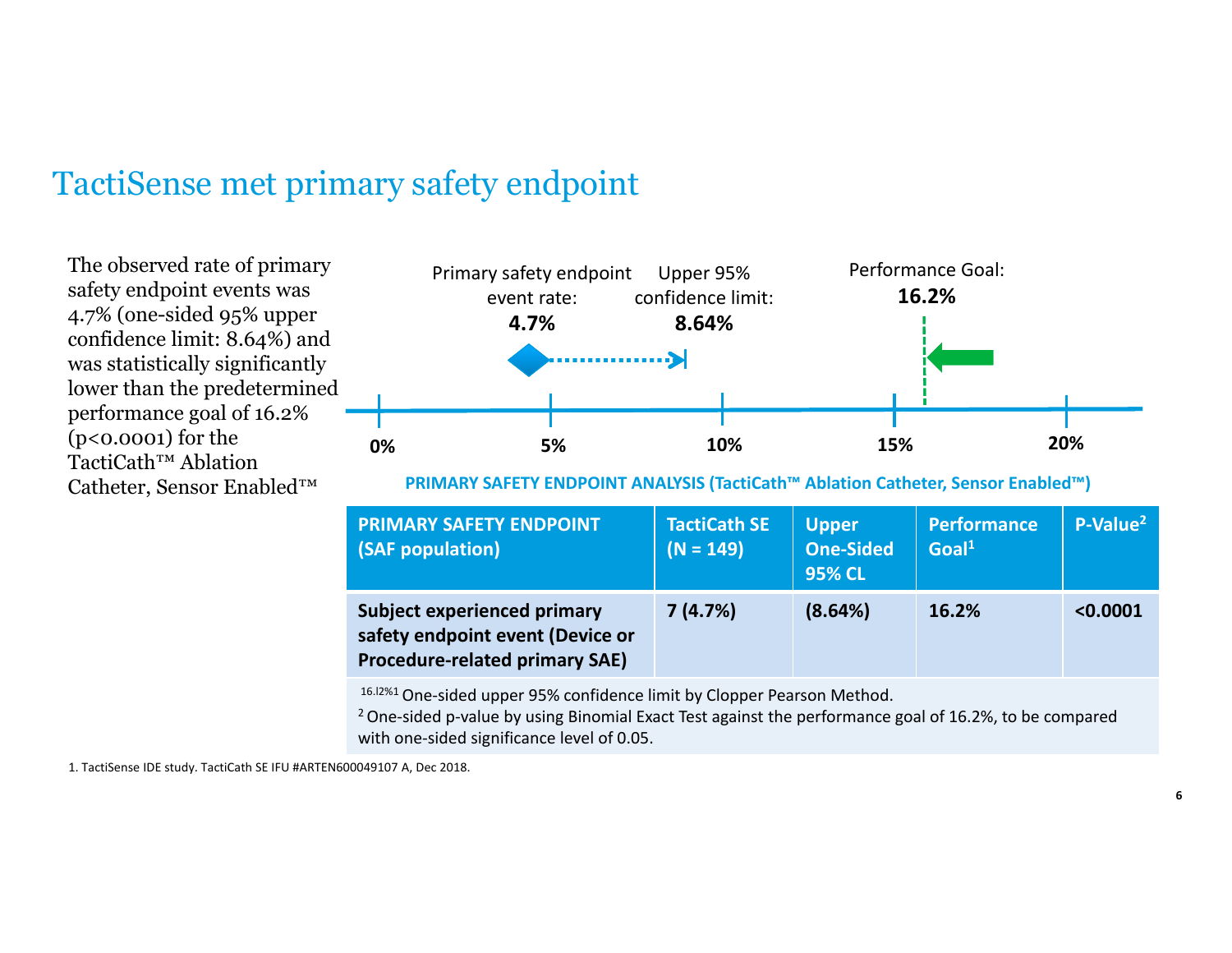### TactiSense primary safety endpoint events

| <b>TactiSense IDE Primary Safety Endpoint Events (SAF population)</b> | $n$ (%) Subjects, $N = 149$ |
|-----------------------------------------------------------------------|-----------------------------|
| Atrial-esophageal fistula                                             | 1(0.7%)                     |
| AV block                                                              | $0(0.0\%)$                  |
| Cardiac perforation / tamponade                                       | 3(2.0%)                     |
| Death                                                                 | $0(0.0\%)$                  |
| Diaphragmatic paralysis                                               | $0(0.0\%)$                  |
| Gastroparesis                                                         | $0(0.0\%)$                  |
| Hospitalization                                                       | $0(0.0\%)$                  |
| Myocardial infarction                                                 | $0(0.0\%)$                  |
| Pericarditis                                                          | 1(0.7%)                     |
| Pneumothorax                                                          | $0(0.0\%)$                  |
| Pulmonary edema                                                       | $0(0.0\%)$                  |
| Pulmonary vein stenosis                                               | $0(0.0\%)$                  |
| Stroke                                                                | $0(0.0\%)$                  |
| Thromboembolism                                                       | 1(0.7%)                     |
| Transient ischemic attack                                             | $0(0.0\%)$                  |
| Vascular Access Complication                                          | 2(1.3%)                     |
| <b>Total Device or Procedure-related Primary SAEs</b>                 | 7(4.7%)                     |

Note: Some subjects may have experienced more than one event. Therefore, the total number of subjects may be fewer than the total number of events.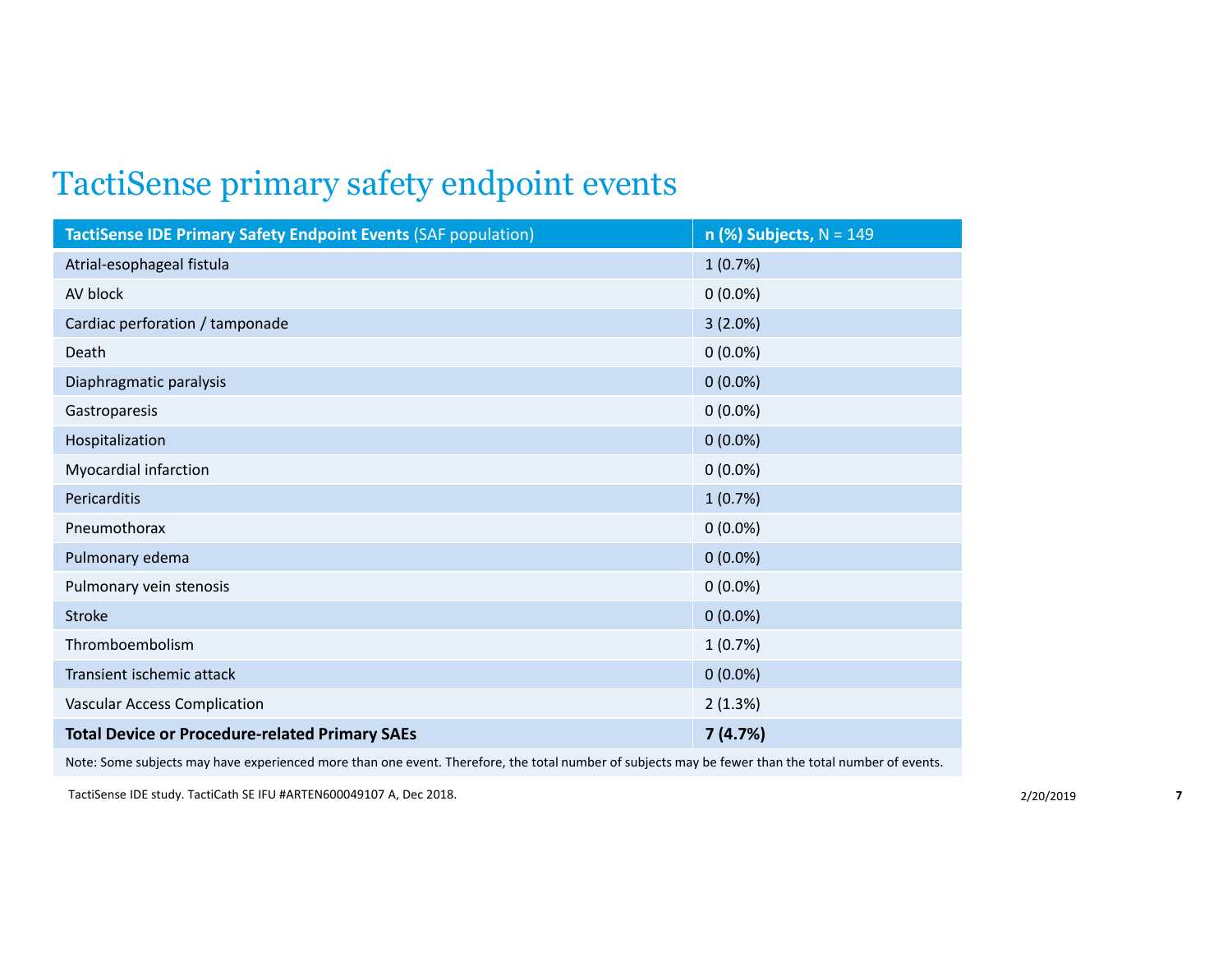#### TactiSense met primary effectiveness endpoint

Acute procedural success was achieved in 98.0%  $(148/151)$  subjects who had the TactiCath™ Ablation Catheter, Sensor Enabled™ inserted into the vasculature. The lower bound of the one-sided 95% confidence interval was 94.95%, which is greater than the performance goal of 90%. Therefore, the null hypothesis was rejected and the primary effectiveness endpoint passed.



| <b>PRIMARY EFFECTIVENESS</b><br><b>ENDPOINT (EFF Population)</b> $(N = 151)$ | <b>TACTICATH SE</b> | <b>LOWER ONE-</b><br>SIDED 95% $CL^1$ GOAL | PERFORMANCE    P-VALUE <sup>2  </sup> |        |
|------------------------------------------------------------------------------|---------------------|--------------------------------------------|---------------------------------------|--------|
| <b>Acute Procedure Success*</b>                                              | 98.0 (148/151)      | 94.95%                                     | 90%                                   | 0.0001 |

<sup>1</sup> One-sided lower 95% confidence limit by Clopper Pearson Method.

<sup>2</sup> One-sided p-value by using Binomial Exact Test against the performance goal of 90% to be compared with a one‐sided significance level of 0.05.

\* The primary effectiveness endpoint was acute procedure success, defined as confirmation of entrance block at least 30 minutes after the last ablation in each pulmonary vein.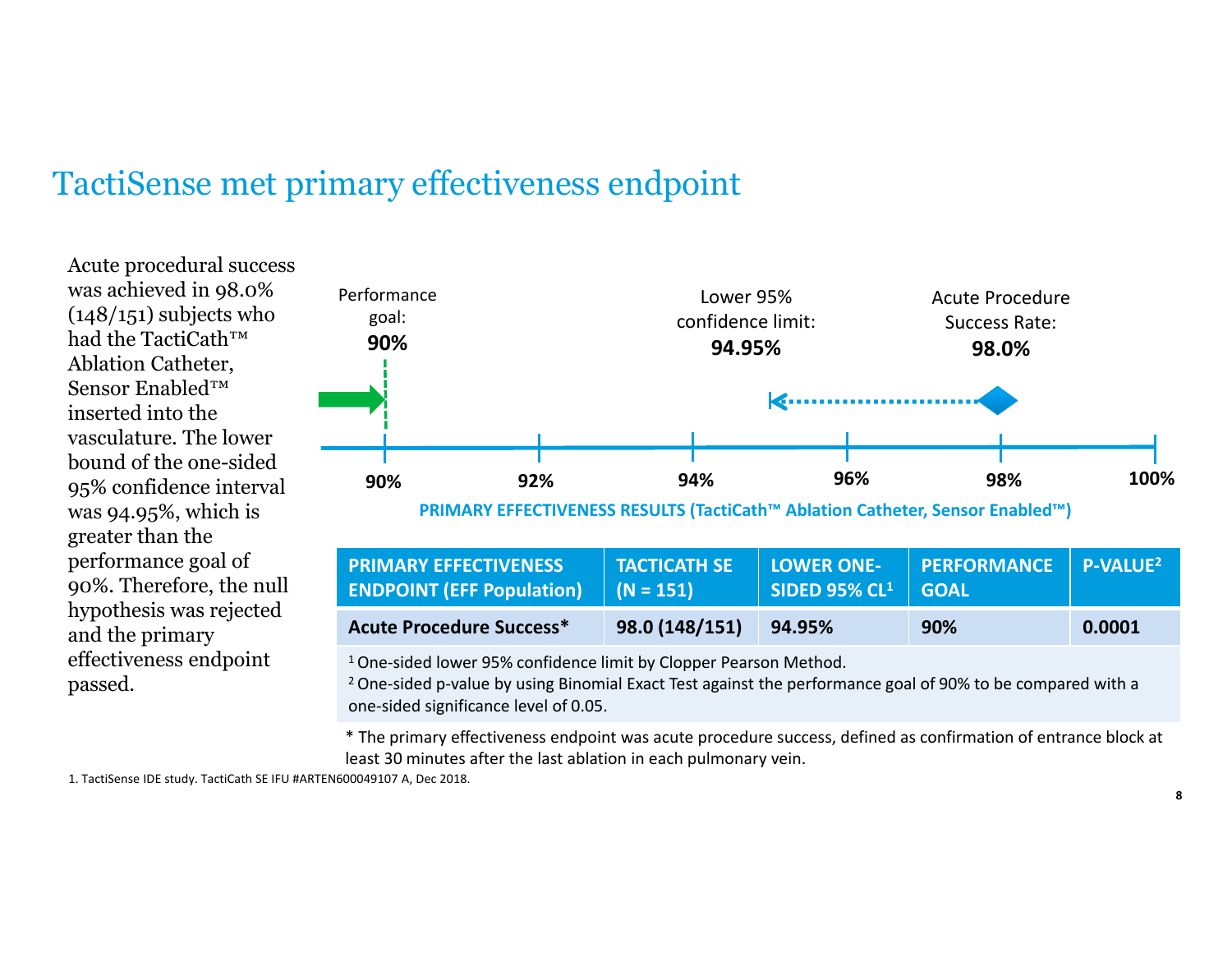## TactiSense IDE: Key Procedural Results

| <b>TactiSense IDE Descriptive Endpoints</b><br><b>Procedural Characteristics</b> | <b>(EFF Population)</b><br>Total N=150                                                                           |                                              |
|----------------------------------------------------------------------------------|------------------------------------------------------------------------------------------------------------------|----------------------------------------------|
| Was the recommended power of 10-30W used? (% Yes)                                | 58.7% (88/150)                                                                                                   | <b>CF</b> range consistent                   |
| Average RF power (W)                                                             | Median (Q1, Q3): 29.0 (26.0, 32.0)<br>$(n=149)$                                                                  | with 2017 HRS<br><b>Consensus</b>            |
| Average contact force (g) per subject                                            | Mean $\pm$ SD: 12.1 $\pm$ 4.7<br>Median (Q1, Q3): 11.2 (8.5, 14.3)<br>Range (min, max): (5.0, 32.0)<br>$(n=149)$ | <b>Statement</b><br>Procedure time           |
| % of patients achieving $\geq$ 90% lesions with $\geq$ 10 g contact force        | $3.4\%$ (5/149)                                                                                                  | includes 30-min<br>wait after last lesion    |
| Total procedure time (min)                                                       | Median (Q1, Q3): 159.5 (123.0, 206.0).<br>$(n=150)$                                                              |                                              |
| Total RF time (entire case in min)                                               | Median (Q1, Q3): 35.7 (28.9, 51.9)<br>$(n=149)$                                                                  | <b>Median fluoroscopy</b><br>time: 9 minutes |
| Fluoroscopy time (min)                                                           | Median (Q1, Q3): 9.0 (5.0, 16.0)<br>$(n=150)$                                                                    |                                              |
| AutoMark turned on for procedure? (Yes)                                          | 99.3% (149/150)                                                                                                  |                                              |
| Was AutoMark used to guide therapy? (Yes)                                        | 92.6% (125/135)                                                                                                  |                                              |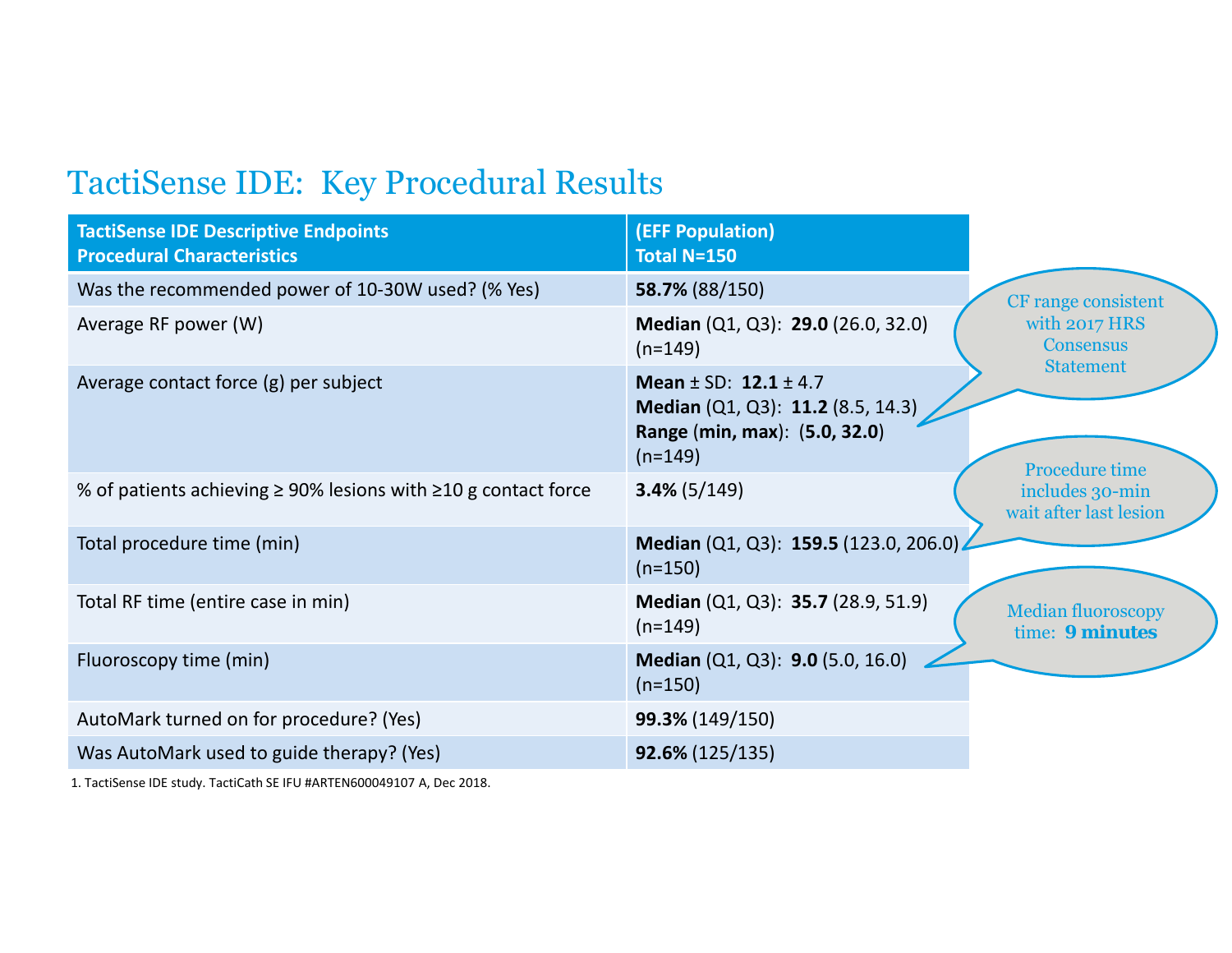### TactiSense IDE study conclusion

#### **TactiSense IDE**

- $\bullet$  **Prospective, multi‐center, single‐arm clinical trial to demonstrate acute safety and effectiveness of TCSE for treatment of PAF**
- • **Study met primary endpoints**
	- $\bullet$ **Safety**: rate of device or procedure-related primary SAEs within 7 days
	- •**Effectiveness**: acute procedural success, defined as confirmation of entrance block in all pulmonary veins

#### **Study Conclusion**

**The TactiSense IDE results through 30 days demonstrate that the TactiCath™ Contact Force Ablation Catheter, Sensor Enabled™, is safe and effective for the treatment of paroxysmal atrial fibrillation.**